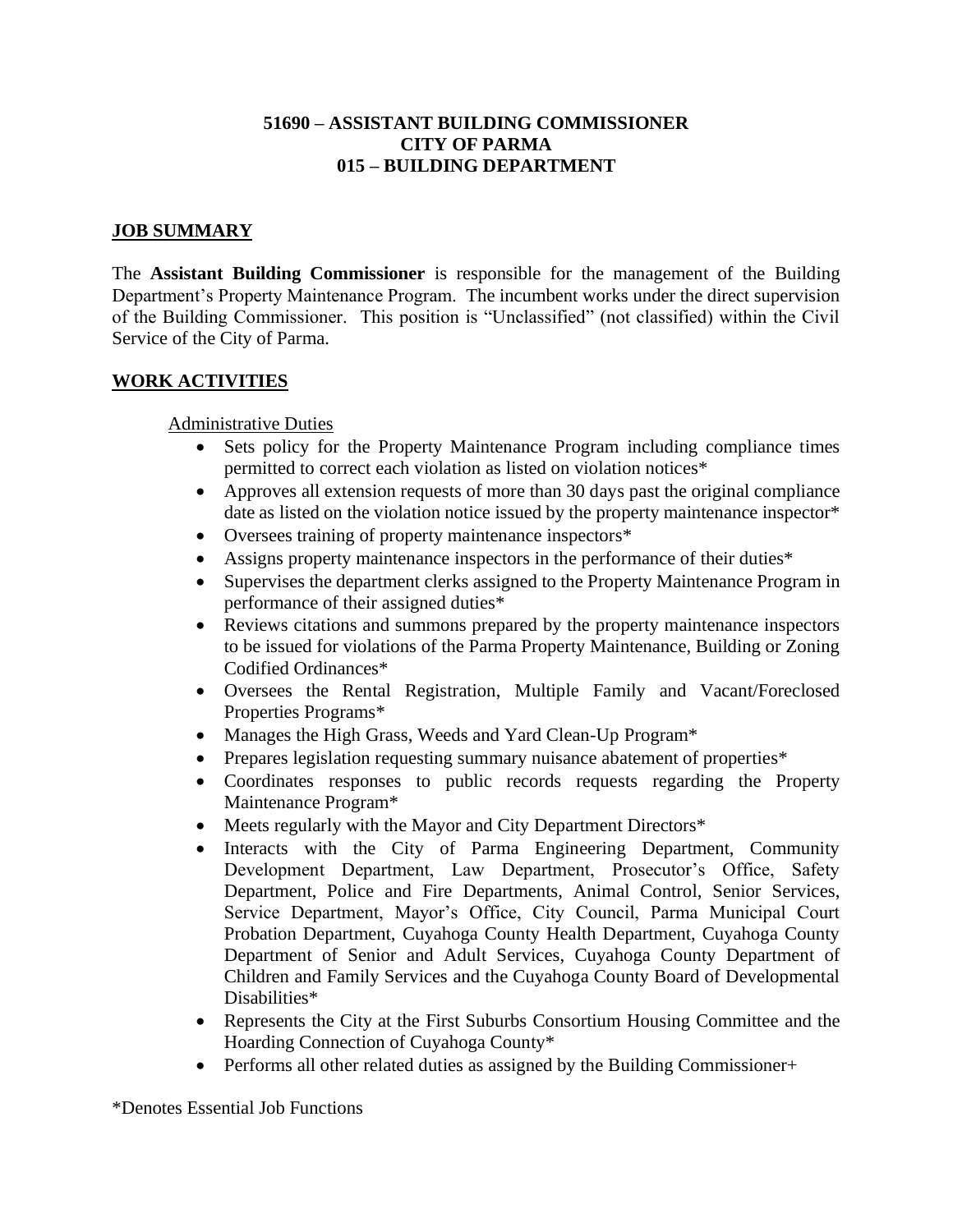+Denotes Essential Job Functions; Scheduling Accommodations Possible

## **TOOLS AND EQUIPMENT USED**

- Computer
- iPad/Tablet
- Telephone
- Cell Phone
- Dispatch Radio
- Adding Machine
- Copy Machine
- Fax Machine
- Typewriter

# **JOB CONTEXT**

The **Assistant Building Commissioner** works a 35-hour work week from 8:30a.m. until 4:30p.m. which includes one unpaid hour for lunch. The position is full-time with benefits and operates 12 months a year. Regular and predictable on-site attendance is an essential job function. The incumbent performs the majority of his/her duties within a temperature-controlled environment with little or no supervision. The position has the potential of having a high level of stress. The **Assistant Building Commissioner**'s job responsibilities are of a confidential nature due to the possible prosecution of property owners for violations of the City of Parma Property Maintenance, Building and Zoning Codified Ordinances.

# **JOB QUALIFICATIONS**

## Upon hire, an **Assistant Building Commissione**r must have:

- A high school diploma or equivalent
- At least five (5) years of code enforcement experience, property maintenance code enforcement experience or building code enforcement experience (*two (2) years management experience preferred)*
- Excellent written and spoken communication skills and a professional temperament
- Strong computer skills including Microsoft Word, Excel, etc.,

## After hire, an **Assistant Building Commissioner** must have:

- A thorough knowledge of departmental procedures and internal workings of the Building Department
- A thorough understanding of the Property Maintenance, Building and Zoning Ordinances

The salary range for the position of **Assistant Building Commissioner** is \$40,000.00 - \$73,207.30 based on experience. The City of Parma is an equal opportunity employer. The new hire probationary period is one year.